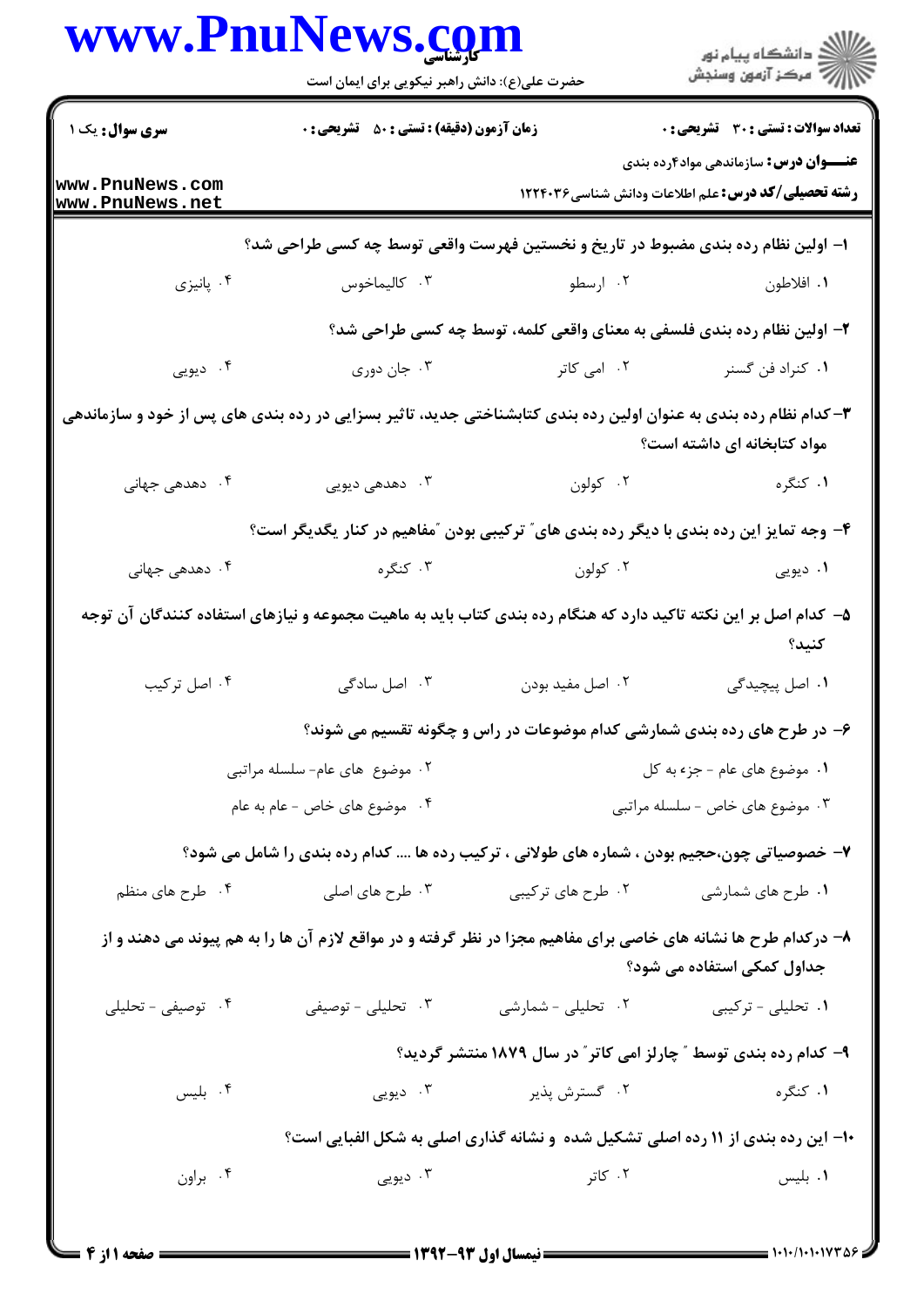|                                    | حضرت علی(ع): دانش راهبر نیکویی برای ایمان است      |                                                                                                                   | ر<br>دانشڪاه پيام نور)<br>سڪز آزمون وسنڊش                                                                  |
|------------------------------------|----------------------------------------------------|-------------------------------------------------------------------------------------------------------------------|------------------------------------------------------------------------------------------------------------|
| سری سوال : ۱ یک                    | <b>زمان آزمون (دقیقه) : تستی : 50 ٪ تشریحی : 0</b> |                                                                                                                   | <b>تعداد سوالات : تستي : 30 ٪ تشريحي : 0</b>                                                               |
| www.PnuNews.com<br>www.PnuNews.net |                                                    |                                                                                                                   | <b>عنــــوان درس:</b> سازماندهی مواد۴رده بندی<br><b>رشته تحصیلی/کد درس:</b> علم اطلاعات ودانش شناسی1۲۲۴۰۳۶ |
|                                    |                                                    | 11– ساختار این طرح رده بندی مانند دیویی است ودر سال ۱۹۰۵ به زبان فرانسه و با عنوان ″ دستور نامه کتاب شناسی جهانی″ | منتشر گرديد؟                                                                                               |
| ۰۴ کاتر                            | ۰۳ دهدهی جهانی                                     | ۰۲ بلیس                                                                                                           | ۰۱ کنگره                                                                                                   |
|                                    |                                                    | ۱۲- رده بندی کتابخانه ملی پزشکی امریکا به چه نامی معروف است؟                                                      |                                                                                                            |
| BILIS . ۴                          | $NLM$ $.7$                                         | DDC .Y                                                                                                            | LC.1                                                                                                       |
|                                    |                                                    | ۱۳- علامت + در رده بندی دهدهی جهانی به چه معناست؟                                                                 |                                                                                                            |
|                                    | ۰۲ برای ساختن شماره ای متمایز                      | ۰۱ ترکیب نمودن دو شماره که نشانگر دو موضوع متفاوت                                                                 |                                                                                                            |
|                                    | ۰۴ استفاده از جداول مرتبط                          |                                                                                                                   | ۰۳ استفاده از از جدول کمکی                                                                                 |
|                                    |                                                    |                                                                                                                   | <b>۱۴</b> - علامت CF در رده بندی کنگره به چه معنی است؟                                                     |
|                                    | ۰۲ يادداشت مقايسه كنيد با                          |                                                                                                                   | ٠١. يادداشت تقسيم فرعي                                                                                     |
|                                    | ۰۴ ارجاع عام                                       |                                                                                                                   | ۰۳ ارجاع خاص                                                                                               |
|                                    |                                                    | ۱۵– هدف از به کاربردن کدام شماره ها تداوم موضوعی و نشان دادن زنجیره های الفبایی اسامی و کلمات در رده بندی کنگره   | می باشد؟                                                                                                   |
| ۰۴ شماره جلد                       | ۰۳ شماره های کاتر                                  | ۰۲ شماره های موضوعی                                                                                               | ۰۱ شماره های رده                                                                                           |
|                                    |                                                    | ۱۶– از کدام جدول ها برای تنظیم فرعی مطالب مربوط به یک موضوع خاص براساس ساختار فیزیکی یا کتاب شناختی آنها          | فراهم می آورند؟                                                                                            |
| ۰۴ نویسندگان                       | ۰۳ ترکیبی                                          | ۰۲ موضوعی                                                                                                         | ۰۱ جدول های شکلی                                                                                           |
|                                    |                                                    | ۱۷– کدام جدول ها ترکیبی از عناصر شکلی، دوره ای، جغرافیایی و موضوعی هستند؟                                         |                                                                                                            |
|                                    | ۰۲ جدول موضوعی                                     |                                                                                                                   | ۰۱ جدول نویسندگان                                                                                          |
|                                    | ۰۴ جدول های شکلی                                   |                                                                                                                   | ۰۳ جدول تنظیم فرعی داخلی                                                                                   |
|                                    |                                                    | <b>۱۸- رده DS کدام یک از موضوع های زیر را شامل می شود؟</b>                                                        |                                                                                                            |
| ۰۴ تارخ اروپا                      | ۰۳ تاریخ آفریقا                                    | ۰۲ تاریخ آسیا                                                                                                     | ٠١. تاريخ ايران                                                                                            |
|                                    |                                                    | ۱۹- شماره رده کتابی با موضوع " ایران - تاریخ - هخامنشیان " چیست؟                                                  |                                                                                                            |
| DS 2500 . F                        | DS 120.7                                           | 7. DSR 5209                                                                                                       | DSR 219 .1                                                                                                 |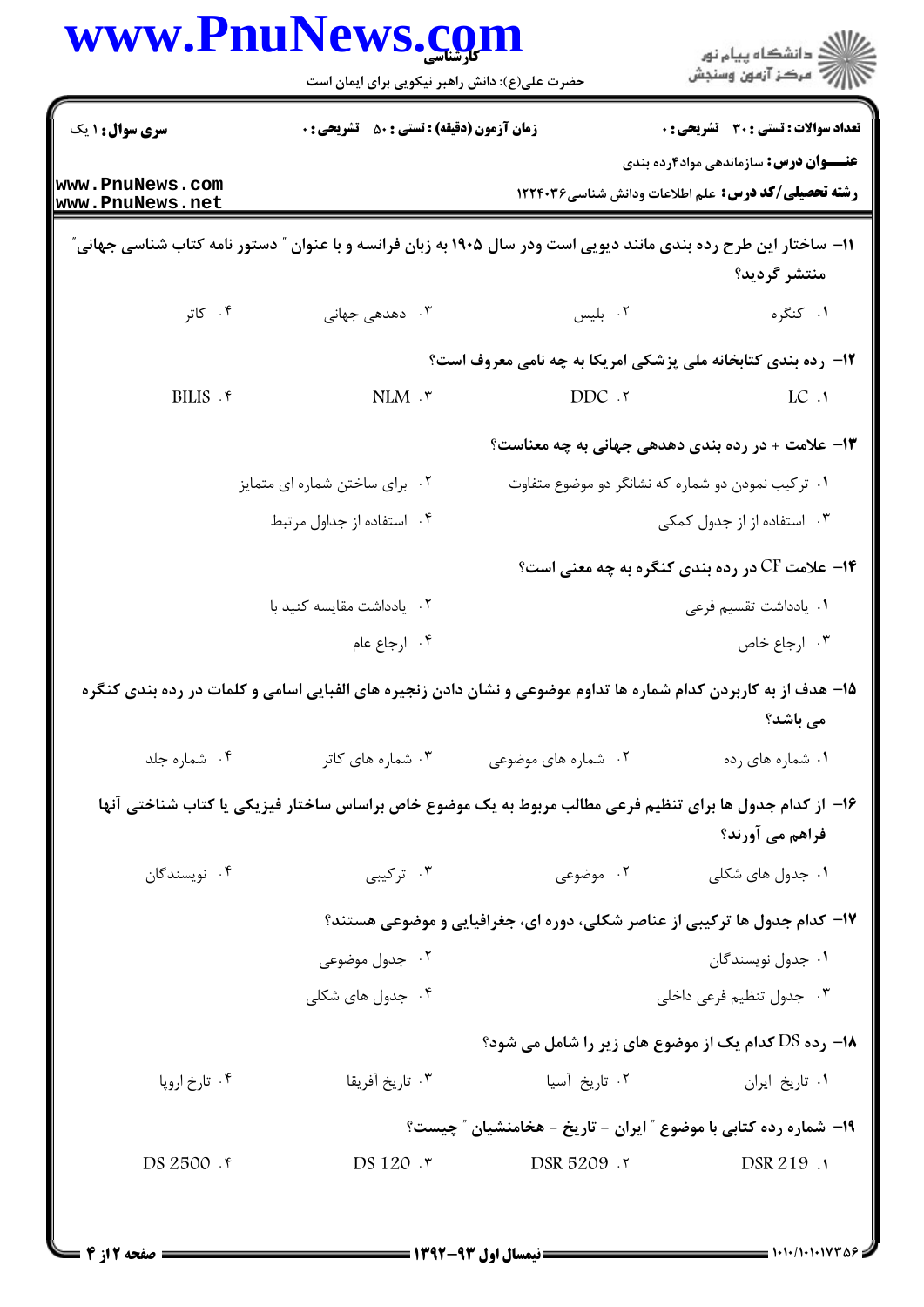|                                    | www.PnuNews.com<br>حضرت علی(ع): دانش راهبر نیکویی برای ایمان است |                                                                                                   | ڪ دانشڪاه پيام نور<br>ر∕ مرڪز آزمون وسنڊش              |
|------------------------------------|------------------------------------------------------------------|---------------------------------------------------------------------------------------------------|--------------------------------------------------------|
| <b>سری سوال : ۱ یک</b>             | <b>زمان آزمون (دقیقه) : تستی : 50 ٪ تشریحی : 0</b>               |                                                                                                   | تعداد سوالات : تستى : 30 ٪ تشريحي : 0                  |
| www.PnuNews.com<br>www.PnuNews.net |                                                                  | <b>رشته تحصیلی/کد درس:</b> علم اطلاعات ودانش شناسی۲۲۴۰۳۶ <b>۱۲۲۴۰۳</b> ۶                          | <b>عنــــوان درس:</b> سازماندهی مواد۴رده بندی          |
|                                    |                                                                  | ۲۰- کدام رده برای حوزه علوم اجتماعی، اقتصاد و جامعه شناسی استفاده می شود؟                         |                                                        |
| $KP.$ *                            | $BQ \cdot r$                                                     | 7. H                                                                                              | BP.1                                                   |
|                                    |                                                                  |                                                                                                   | <b>۲۱- رده PZ برای ادبیات کدام کشورها بکار می رود؟</b> |
|                                    | ۰۲ ادبیات یونانی ایرانی                                          |                                                                                                   | ۰۱ ادبیات عرب                                          |
|                                    | ۰۴ ادبیات انگلیسی و امریکایی                                     |                                                                                                   | ۰۳ ادبیات روسی، لهستانی                                |
|                                    |                                                                  | <b>۲۲- رده PJA برای کدام زبان و ادبیات به کار می رود؟</b>                                         |                                                        |
| ۰۴ ادبیات فرانسوی                  | ۰۳ ادبیات روسی                                                   | ۰۲ ادبیات فارسی                                                                                   | ٠١. ادبيات عرب                                         |
|                                    |                                                                  | <b>۲۳</b> - فارسی تاجیکی و فارسی افغانی در رده PIR در ذیل چه عنوانی می آیند؟                      |                                                        |
| ۰۴ فارسی داخلی                     | ۰۳ فارسی برون مرزی                                               | ٠٢ فارسي ايراني                                                                                   | ۰۱ فارسی دری                                           |
|                                    |                                                                  |                                                                                                   | <b>۲۴</b> - سه بخش اصلی رده PIR کدام اند؟              |
|                                    | ۰۲ زبان، ادبیات و نوشته های متفرقه                               |                                                                                                   | ۰۱ زبان، ادبیات و نویسندگان و آثار انفرادی             |
|                                    | ۰۴ ترجمه های فارسی، آثارخاص، نویسندگان انفرادی                   |                                                                                                   | ۰۳ زبان، ترجمه های فارسی                               |
|                                    |                                                                  | <b>۲۵-</b> در رده PIR جدول D برای چه نوع ادبیاتی بکار رفته است؟                                   |                                                        |
|                                    | ۰۲ ادبیات برون مرزی                                              |                                                                                                   | ۰۱ ادبیات منطقه ای و محلی                              |
|                                    | ۰۴ اديبات عامه                                                   |                                                                                                   | ۰۳ نویسندگان انفرادی                                   |
|                                    |                                                                  | ۲۶- کتابی با عنوان هزار و یک شب در کدام رده ی ادبیات قرار می گیرد؟                                |                                                        |
| $PFA$ .۴                           | $PIR$ $.7$                                                       | $PJA \cdot Y$                                                                                     | $PQA \cdot Y$                                          |
|                                    |                                                                  | <b>۲۷- فرق اسلامی ، در کدام یک از رده های زیر قرار می گیرد؟</b>                                   |                                                        |
| $DSR$ . ۴                          | $BP \cdot \tau$                                                  | BO.7                                                                                              | BD.1                                                   |
|                                    |                                                                  | <b>۲۸</b> - در رده BP، جدول کاربرد محدود برای کدام یک از موارد زیر استفاده می شود؟                |                                                        |
|                                    | ۰۲ آثار جمعی                                                     |                                                                                                   | ۰۱ آثار انفرادی                                        |
|                                    | ۰۴ نویسندگان برون مرزی                                           |                                                                                                   | ۰۳ موضوع ها                                            |
|                                    |                                                                  | ۲۹- کدام رده اولین طرح فرانمای رده بندی گنگره است و برای علوم کتابداری و کتابشناسی به کار می رود؟ |                                                        |
| R.                                 | $Z \cdot r$                                                      | $D \cdot Y$                                                                                       | $P \cdot \mathbf{1}$                                   |
|                                    |                                                                  |                                                                                                   |                                                        |